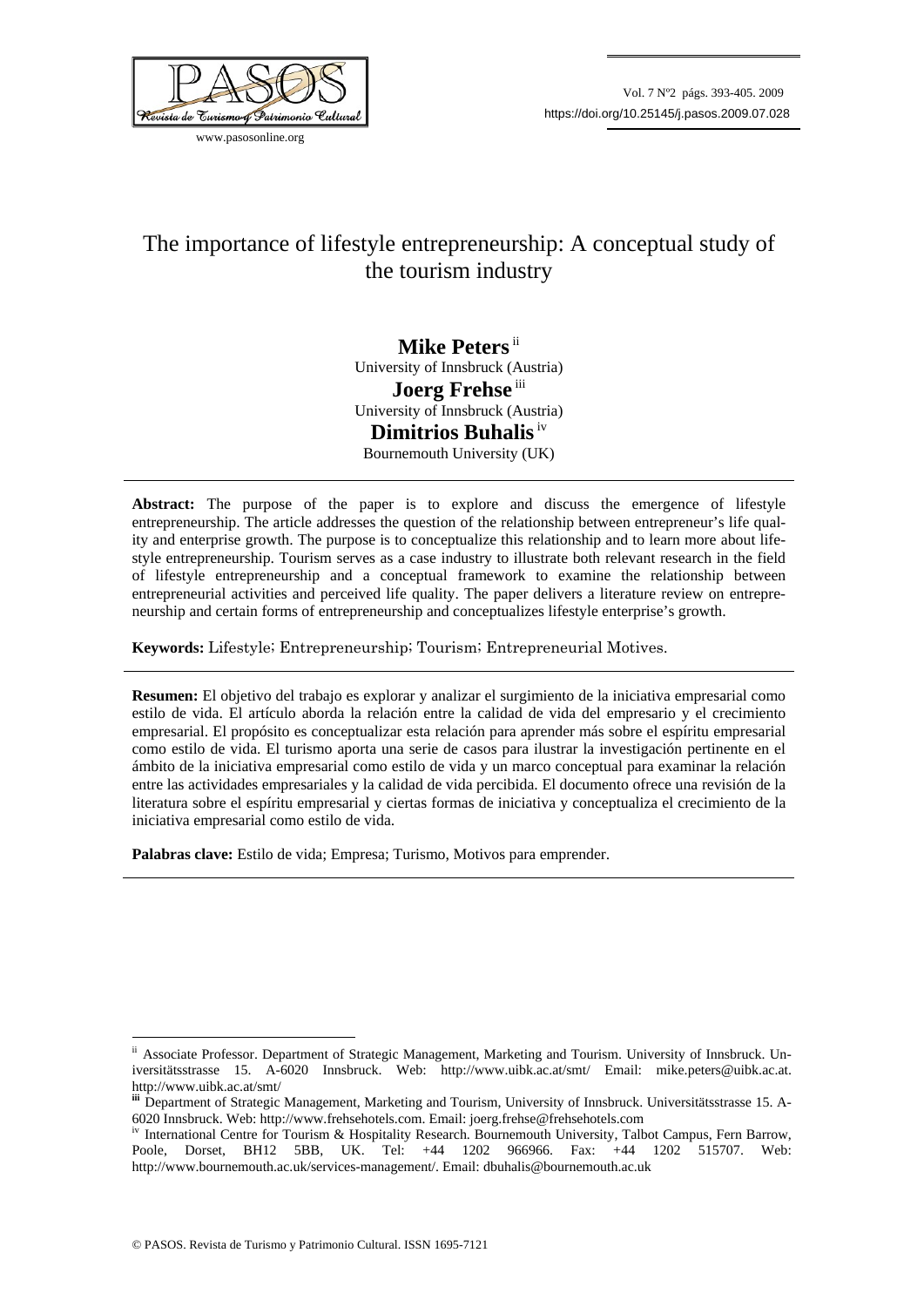### The importance of entrepreneurship

Globalization in the nineties signalled a whole range of new challenges for many lifestyle entrepreneurs, owner-managers and all those who were unable to reorient themselves strategically towards the rapidly emerging market conditions. This is the situation in which still many entrepreneurs find themselves. Once again the growth-oriented Schumpeterian innovative entrepreneur is called upon to restructure and realign the industry (Gray, 2002; Schmitz, 1989; Peters and Weiermair, 2001). The tourism and hospitality industries are dominated by small business and the vast majority of the entrepreneurs are lifestylers rather than rational professionals (Middleton, 2001). The majority of small business owners hardly show typical entrepreneurial attitudes, as described by Schumpeter (1934). This paper attempts to explore the importance of these so-called lifestyle entrepreneurs in a conceptual way to shed more light on the understanding of their motives as well as discuss policy implications.

The paper is structured in four sections: it starts with a literature overview of lifestyle entrepreneurship concepts which highlight main contributions of economic and social science theories (Alvarez and Busenitz, 2001; Leibenstein, 1968; Swedberg, 2000). In a second step the paper analyses the determinants and consequences of lifestyle orientation and derives implications and threats for regional competitiveness and/or economic growth. The third section presents and discusses the concepts of quality of life approach and the profile of the lifestyle entrepreneur. Finally, research gaps are identified and new initiatives for entrepreneurship research are presented in the concluding part of the paper.

#### Forms of Entrepreneurship

Entrepreneurs create an innovative organization or network of organizations for the purpose of gain or growth, under conditions of risk and/or uncertainty (Dollinger, 2003). This includes the core elements of entrepreneurship, which can be found in

the numerous definitions in the social sciences literature. Even though academics have addressed a range of questions concerning both with the nature of the entrepreneurial process and the attributes and personality traits of entrepreneurs, research is still short of a consensus on some of the most important questions. The task of finding a consensual interpretation is rendered also somewhat difficult by the great variety of methods and methodology employed by different disciplines engaged in analysing entrepreneurs and entrepreneurship (Kirby, 2002; Gartner, 1985; Timmons, 1994). In economics and management literature the entrepreneur and his/her capabilities have remained a focal point of interest, but also of controversy. Ever since Schumpeter (1934), economic development has become associated with entrepreneurship. The nature and function of this new factor of production however becomes interpreted in different ways: for Cantillion (1755), Liefmann (1897), Knight (1921) and Oberparleiter (1930) risk assumption presents the core of entrepreneurship; for Schumpeter (1934) innovation and/or innovative capabilities characterises the entrepreneur; while others emphasized capabilities associated with capita (Burns 2001). Cyert and March (1963) view entrepreneurs' capabilities to coordinate different interest groups as the core function of entrepreneurship, while Kirzner (1973) and Mises (1940) emphasize information leads and advantages as the key to an understanding of entrepreneurship. Leibenstein (1966; 1968) believes entrepreneurs to simply behave differently (more efficiently) in the use and *transformation of factor inputs* and interprets entrepreneurship as a process within organisations (Morris and Lewis, 1995; Mugler, 1998).

The origins of theory development in the field of entrepreneurship demonstrate that there have been only a handful of theorists who have contributed with novel paradigms to this field of economic and management research. Among them, the late Joseph A. Schumpeter who introduced the discussion of the origins and importance of entrepreneurship to its intellectual height with the publication of the Theory of Economic Development (first published 1912) linking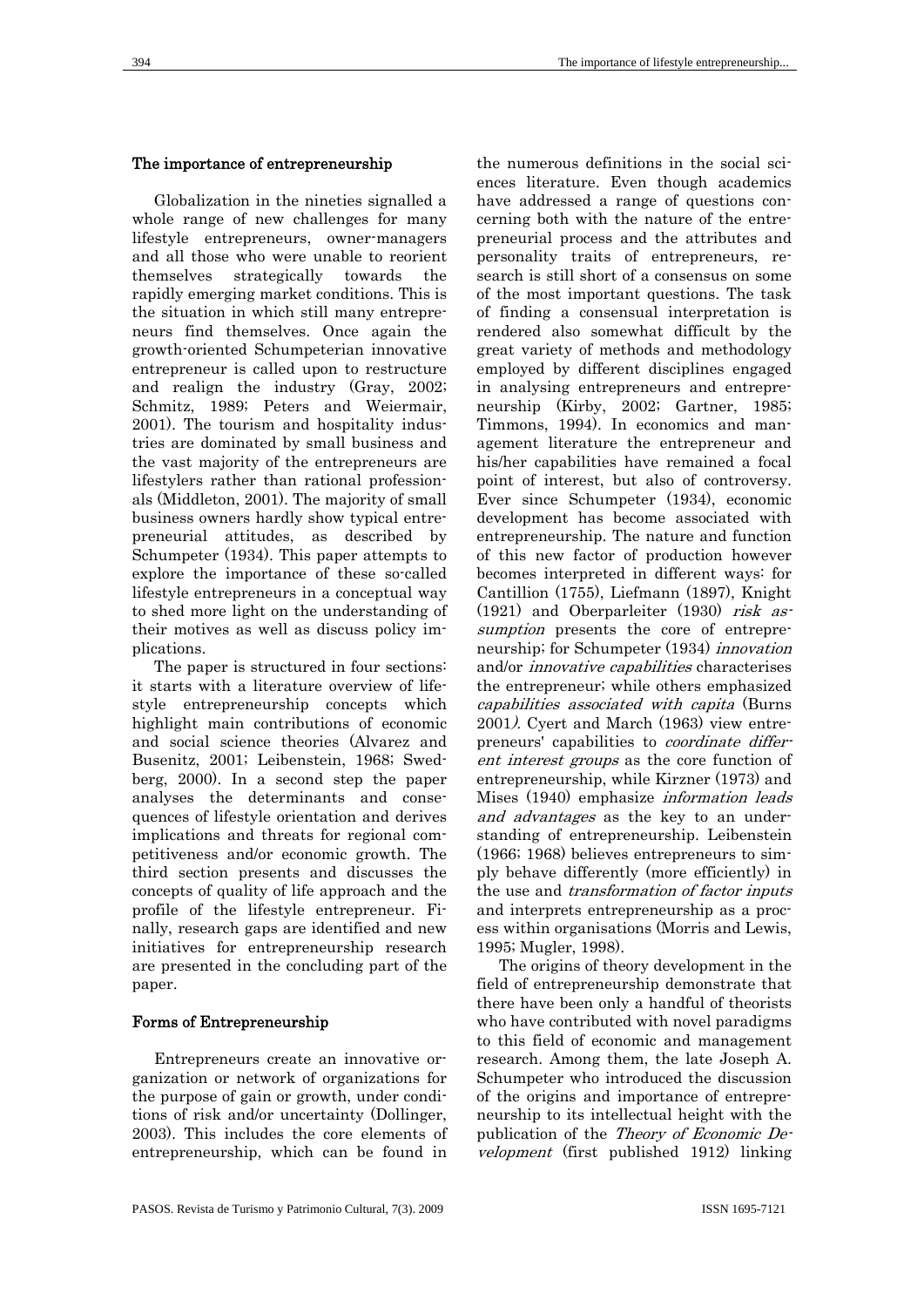entrepreneurship to innovation. He defined the entrepreneur as an individual who carries out new combinations of firm organization, new products or services, new sources or raw material, new methods of production, new market segment, or new forms of organization. Schumpeter (1934) saw in the entrepreneur an exceptional individual, capable of developing new product combinations, attributes or innovations. Hence, the entrepreneur has to come up with a realistically calculated risk for future market opportunities, based on past experiences and the transformation of uncertainty into profitable

outcome.

To this point Schumpeter wrote: 'As

military action must be taken in given strategic positions, even if all the data potentially procurable are not available, so also in economic life, action must be taken without working out all the details of what is to be done. Here the success of every-

| Dicipline    | Researchers                                                                                                    |  |
|--------------|----------------------------------------------------------------------------------------------------------------|--|
| Economists   | Cantillion (1964 first published 1755); Casson<br>(2005); Schumpeter (1934), Baumol (1989),<br>Lazear $(2005)$ |  |
| Ecology      | Aldrich (1990), Singh and Lumsden (1990)                                                                       |  |
| Sociology    | Weber (1935)                                                                                                   |  |
| Anthropology | Barth (2000); Greenfield and Strickton (1986)                                                                  |  |
| Psychology   | McClelland $(1961)$ ; Miner $(1997)$                                                                           |  |
| History      | Gerschenkron (2000); Sawyer (1952)                                                                             |  |

Tabla 1.Disciplines and respective representatives in the field of entrepreneurship research

thing depends upon intuition, the capacity of seeing things in a way which afterwards proves to be true, even though it cannot be established at the moment, and of grasping the essential fact, disregarding the unessential, even though one can give no account of the principles by which this is done' (Schumpeter, 1934).

Since Schumpeter, a long list of wellknown researchers (for instance Papandreou, 1952; Kirzner, 1973; Casson, 1982, Low and MacMillan, 1988; Miner, 1997; Gartner, 2001; Schneider, 2001) contributed to the analysis of entrepreneurship and entrepreneurship theory. In the second half of the last century personality traits research became a major field in social sciences research. Nevertheless, only a few studies could provide general insight into the behaviour of entrepreneurs in every culture, nation or industry.

Economists and economic theory domi-

Having a closer look upon the characteristics of entrepreneurial guises, such as the case for lifestyle, social or family entrepreneurs, it can be observed that there is often a clear orientation towards non-economic motives (Morrison, 2006). The attitude towards entrepreneurship or the willingness for independence can be the result of negative or positive guises. In the latter case, founding an enterprise may be viewed as an opportunity to improve one's lifestyle and as taking better control of everyday life. Others may perceive stress, inconvenience or negative pressure when thinking of entrepreneurship in small businesses. There is no doubt that a positive attitude towards entrepreneurship alone is not sufficient to motivate a person to develop a tourism business. However, the intention to create a business does only occur when the attitude towards entrepreneurship is positive (Koh, 1996).

nate entrepreneurship research. However, as entrepreneurial behaviour is not only driven by rational decision structures, other disciplines need to be engaged to enhance explanations on the entrepreneurial process. Nevertheless, it is possible to extract typical entrepreneurial characteristics or personality traits such as creativity, risk-taking, innovativeness and proactiveness which could be observed in different social, political or economic environments (Timmons, 1994). Morrison (2006) throws more light upon the conceptualisation of various forms of entrepreneurship. She formulated three main cues of entrepreneurship, followed by the extrac-

tion of main entrepreneurial guises.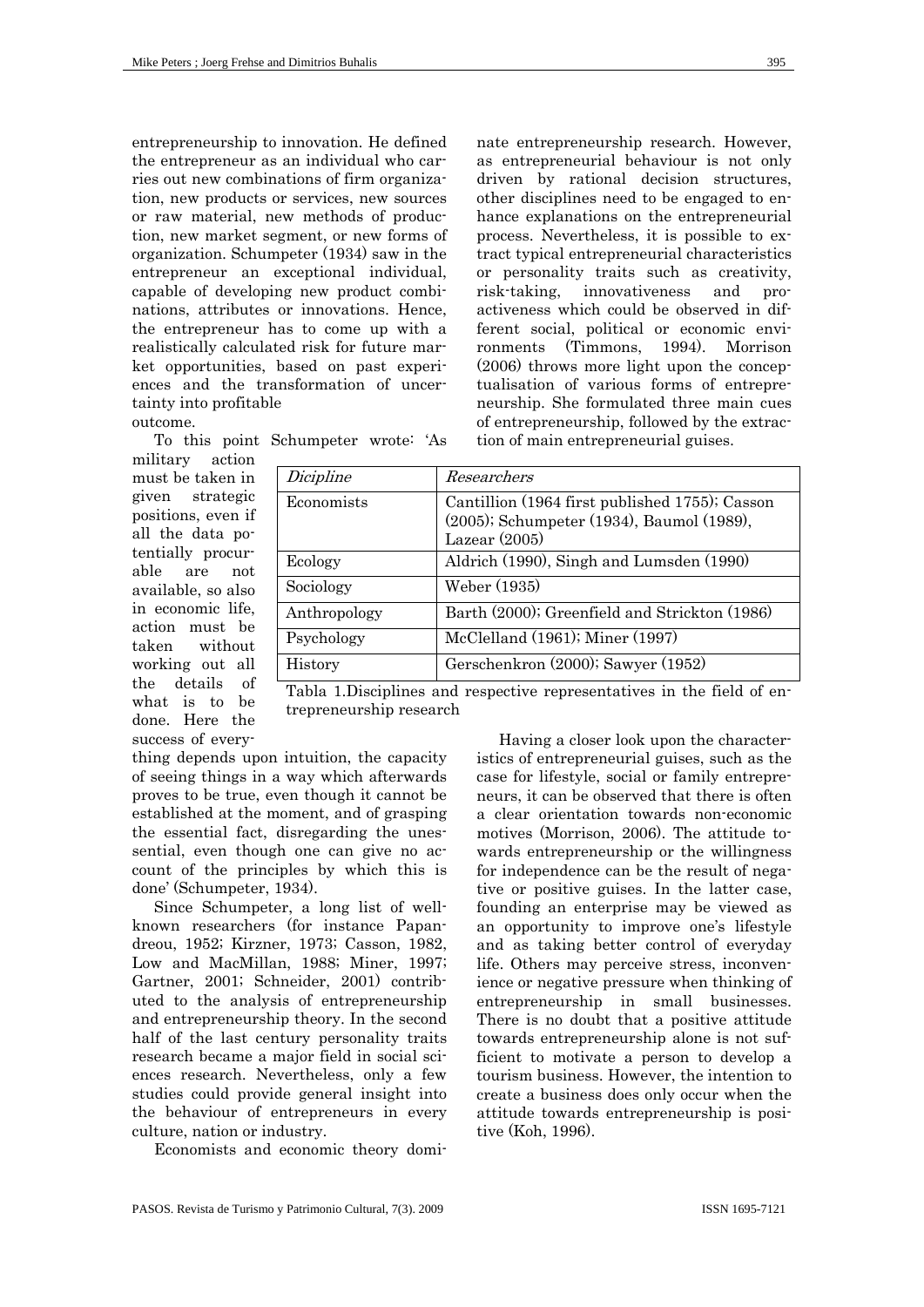|               | Positive                                                     | Negative                                   |
|---------------|--------------------------------------------------------------|--------------------------------------------|
| Social        | Role of the family and<br>$\bullet$                          | Political/religious displace-<br>$\bullet$ |
|               | intergenerational role                                       | ment                                       |
|               | models                                                       | Political unrest                           |
|               | Conducive culture                                            | Discrimination                             |
|               | Supportive networks                                          | Unhappy with position in soci-             |
|               |                                                              | ety                                        |
| Economic      | Move towards services                                        | Corporate downsizing and re-               |
|               | Reversal highly vertically                                   | dundancy                                   |
|               | integrated company                                           | Dissatisfaction with/blocked               |
|               | structures                                                   | employment opportunities                   |
|               | Phenomenon of 'dot.com'                                      | Discriminatory legislation                 |
|               | $_{\rm business}$                                            | No other way to make money                 |
| Psychological | Entrepreneurial aspirations of independence, wealth, need to |                                            |
|               | achieve, social mobility etc.                                |                                            |

Table 2: Entrepreneurial Behaviour Cues (Source: Morrison, 2006, 197)

These classifications should not be interpreted as static ones. Entrepreneurship describes the process of establishing new ventures or managing innovations. These entrepreneurial events can be produced in a given time period and thus entrepreneurship is a question of 'how much' and 'how often' (Morris and Lewis, 1995). Morris and Lewis illustrated the relationship of the amount of entrepreneurship (measured as number of entrepreneurial events) and the degree of entrepreneurship (extent to which the event is innovative, risky or proactive) and named the combination of the two dimensions 'entrepreneurial intensity'.

# The importance of lifestyle entrepreneurship: the case of the tourism industry

Tourism, hospitality and leisure industries are primarily based on entrepreneurship and small businesses (Thomas, 1998, 2000, Morrison et al., 1998, Getz, 2004, Buhalis and Main, 1998). Morrison and Thomas (1999) suggest that the key elements of entrepreneurship in tourism include:

 Change initiation: the capability of identifying an opportunity for creation or innovation and the ability to turn it into a reality

- Creative resourcing: ingeniously marshalling resources of both financial and managerial nature, from a complex set of sources, in order to mobilise and realise the opportunity.
- Entrepreneurial learning: motivation to acquire the necessary knowledge and expertise through relevant exploration and reflection, in order to excel.
- Innovation and creativity: renewal of products or services by adding value through application of expertise and imagination.
- Knowledge leadership: development of sources of management information to enable first mover capability, effective strategy formulation and implementation.
- Opportunity alertness: continuous focus on emerging trends and opportunities to be captured and realised.
- Relationship management: maintenance of effective teams, networks, and flexible management structures.
- Timing of action: acting within a limited window in which an opportunity can be optimised.
- Vision and strategic orientation: Formu-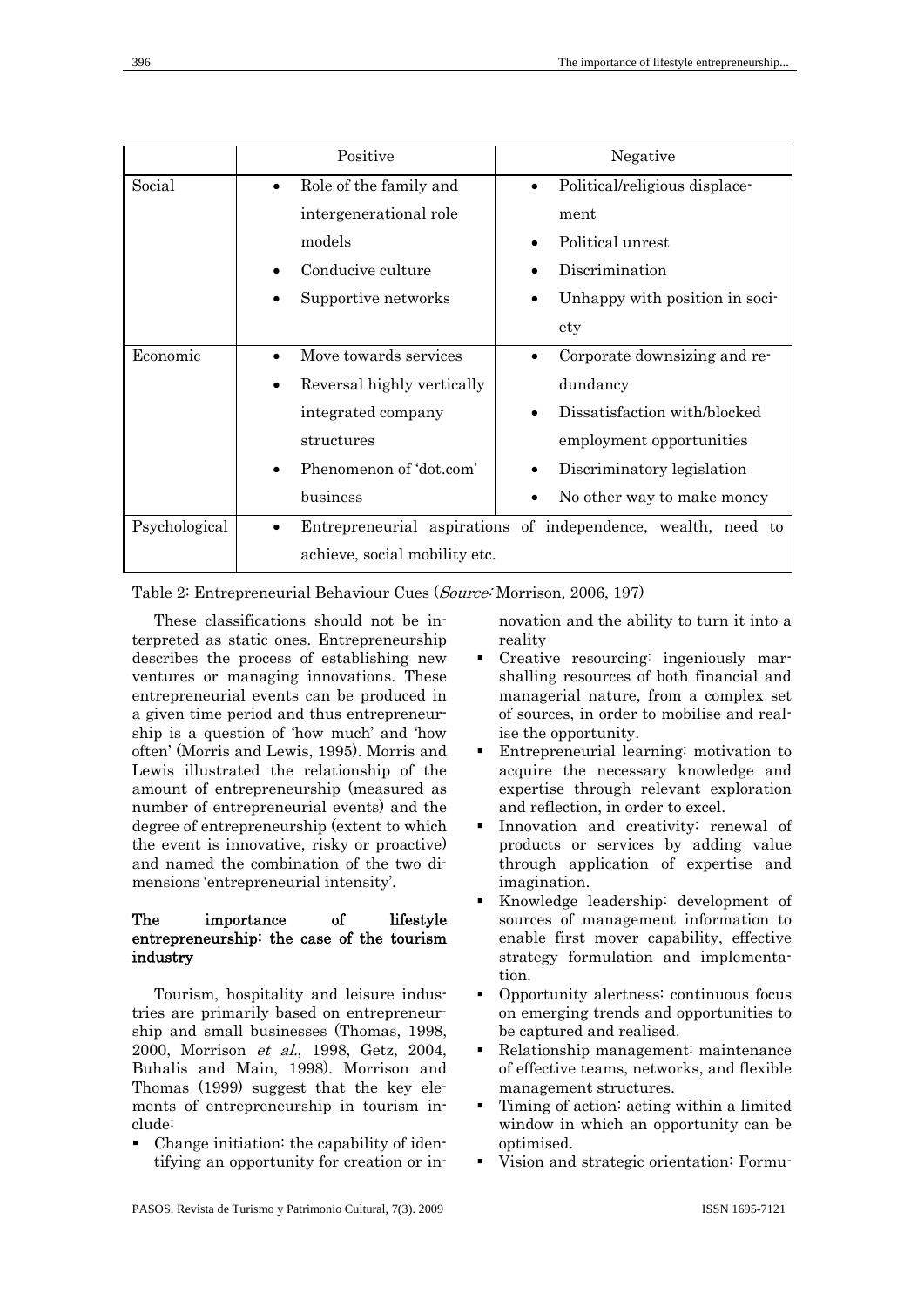lation of ambitions, and strategies to realise them.

However, the majority of entrepreneurs in the tourism and leisure industries can be found in the lower area of low entrepreneurial intensity (Morrison, 2006). It seems that given that tourism and leisure industries are primarily located in attractive regions there is a much higher concentration of lifestyle entrepreneurs and this is often the main motivation for entrepreneurial activity.

### Characteristics of lifestyle entrepreneurs

Conceptualizing lifestyle entrepreneurship can be achieved through several alternative perspectives. This paper adopts an economic theory point of view. An increasing number of research studies analysed the phenomena of lifestyle entrepreneurs, as the opposite of the growth-oriented or typical Schumpeterian entrepreneurs. Lifestyle firms are businesses set up primarily either to undertake an activity the ownermanager enjoys or to achieve a level of activity that provides adequate income (Burns, 2001). The opposite are growth firms that are set up by an entrepreneur in the traditional Schumpeterian sense to grow and to raise profit through sales or through selling the business on to someone else. From an economist's perspective lifestyle entrepreneurs accept suboptimal levels of production.

The leisure and tourism industries have always attracted a large number of small businesses and non-growth oriented ownership-entrepreneurs. The perceived nice life, often close to the beach or the alpine regions or at attractive parts of city, has frequently motivated entrepreneurs to leave their job and adventure in tourism and hospitality. Quite often this implied primarily following a dream, often with no experience, training or expertise in these areas. Sometimes this is financed with savings from property or previous careers and is propelled by plenty of optimism that things will work out. The prospect of living at the attractive region, where entrepreneurs may have visited as tourists made all other business aspects that come with that look irrelevant or secondary. The prime motivation was to enjoy the perceived quality of life and do something on the side, to sustain a certain lifestyle and economic status.

Since Williams *et al.* (1989) initially observed this phenomenon of non-growth oriented entrepreneurs in tourism, a number of studies support the existence of many non-economically motivated entrepreneurs, who seriously constrain the development of tourism destinations or regions (Ateljevic and Doorne, 2000; Shaw and Williams, 1990, 1998). Much of the one and two star inns, guest houses, room and breakfast places and local restaurants which sprang up during the build up phase of mass tourism in the seventies fit the criteria of these lifestyle businesses. Research carried out by Williams et al. (1989), Shaw and Williams (1990; 2003; 2004), Thomas (2000) and Ateljevic and Doorne (2000; 2001) strongly support the fact that small size businesses are the playground for specific entrepreneurial cultures, such as lifestyle entrepreneurs (Shaw and Williams, 2003). Characteristics of lifestyle entrepreneurs are:

- Motivated by quality of life rather than growth
- Main priority is life style rather than customer service
- very limited growth orientation
- Underutilisation of resources and capital investment
- Irrational management and non Returnon-investment based decision making
- limited marketing and product development expertise and activities
- under utilisation of information and communication technologies ( Buhalis and Main, 1998)
- fail to appreciate the ICT opportunities arising (Paraskevas and Buhalis, 2002)
- reluctance to accept professional advice or external involvement
- motivated by survival and sufficient income to maintain their and their families' way of life (Komppula, 2004)
- low education and training on management
- are not fully aware of quality management techniques (Morrison and Thomas 1999)
- low involvement within industry growth and industry structures
- distance from lobby organisations and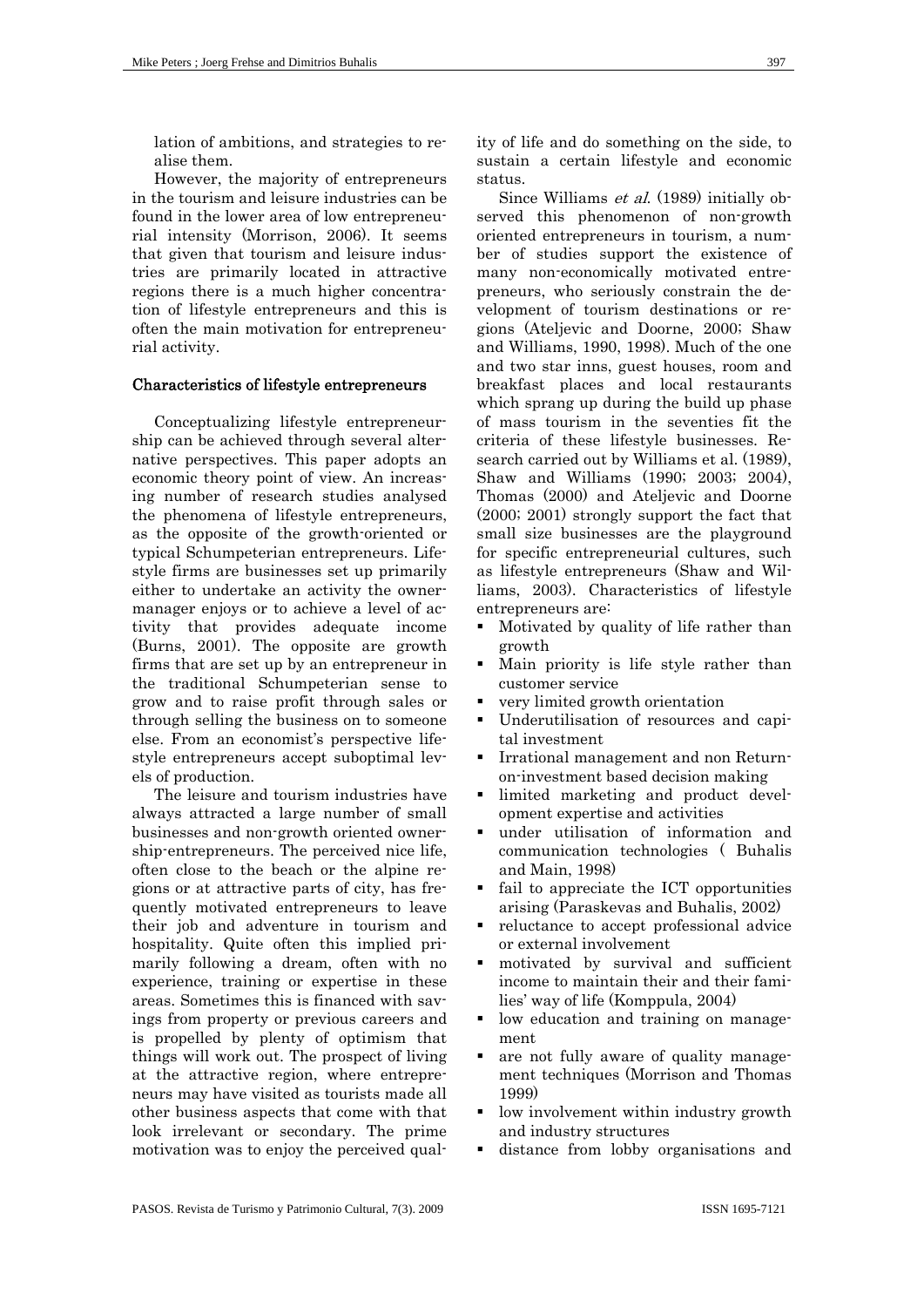tourism boards

- unwillingness to let go or to sell their ventures
- low innovation and unwillingness to cooperate (Weiermair, 2001).
- High dependency on distribution partners for their earnings- even when this is detrimental to profitability and competitiveness (Buhalis, 2000; Bastakis et al., 2004)
- Questionable economic sustainability as a result of peripherally, distance from the economic core and sparseness of population (Nilsson et al., 2005)

Small tourism enterprise surveys show that the food and accommodation industry displays statistically significant lower survival rates than other branches of economic activity (Frank et al., 1995). In particular, the first phases of enterprise growth are critical. The literature reports early stage management hurdles that lead to severe delegation and cash-flow problems (Flamholtz, 1990; Greiner, 1972). The rapid changes of the industry structures and the challenges emerging through globalization, competition, professionalism, industry concentration both vertical and horizontal, consumer rights and strict regulation mean that many lifestyle entrepreneurs are quite unprepared for the threats emerging from the external environment. Many of these enterprises notably in the food and accommodation industry, who survived their incubation period, are facing very serious strategic problems, and high levels of debt often leading to bankruptcy (Hartl, 1999; Tschurtschenthaler, 1996).

In the fields of tourism research, entrepreneurship analysis is increasingly linked closely with research areas such as small tourism enterprises (Middleton, 2001; Morrison et al., 2001; Fuchs et al., 2002; Thomas, 2004) or family businesses in tourism (Getz and Petersen, 2004; Hegarty and Ruddy, 2004; Peters, 2004). Shaw and Williams (1998) have identified two different models of small business entrepreneurship: 'non-entrepreneurship' and 'constrained entrepreneurs'. The first group show similarities with lifestyle entrepreneurship, as they have moved into tourism destinations for non-economic reasons; they have established enterprises (mainly with personal savings) and enjoy being their own boss. Many of these non-entrepreneurs constitute owners who have retired from former professions and perceive tourism and hos-

pitality SMEs as a way to enjoy nice destination whilst generating some income to sustain their lifestyle. Research in the UK support Shaw and Williams' (1998) findings: e.g. Szivas (2001) has investigated motives of self-employed people in tourism. Their motives were centred around their desire 'to work in pleasant surroundings' and to 'establish their own business' [p.168]. Shaw and Williams (1998) labelled this group of ageing owners 'nonentrepreneurs' because they showed a lack of business experience and strategic qualification (Carland et al., 1984). The second group of 'constrained entrepreneurs' constitute younger people with economic growth motives and former professional experience in tourism and other industries. Still they demonstrate many lifestyle motives to explain their activities and the capital required is family raised. Nevertheless, they demonstrate some entrepreneurial attitudes towards innovation and product development, as well as towards customer values and needs (Shaw and Williams, 1998).

Another interesting study on motivational structures of tourism entrepreneurs was carried out by Getz and Carlson (2000) who clustered two types of entrepreneurs in Australia. They labelled them 'family-first' (representing 2/3 of total entrepreneurs) and the 'business first' entrepreneurs. Family-driven entrepre-neurs are motivated by emotional factors associated with their families, as well as by the optimization of their leisure time. All these non-economic and non-growth oriented motives can be termed life-quality factors. Every entrepreneur is characterized by an individual trade-off between life-quality and workload. The perception of this relationship is a main driver of activity. The relationship of entrepreneurial workload and life-quality certainly depends upon personal wants and individual characteristics or personality traits (Marcketti et al., 2006). As a result of the above discussed characteristics of lifestyle entrepreneurs, a number of propositions can be derived relating to the the relationship between life quality for entrepreneurs and enterprise profit (see figure 1).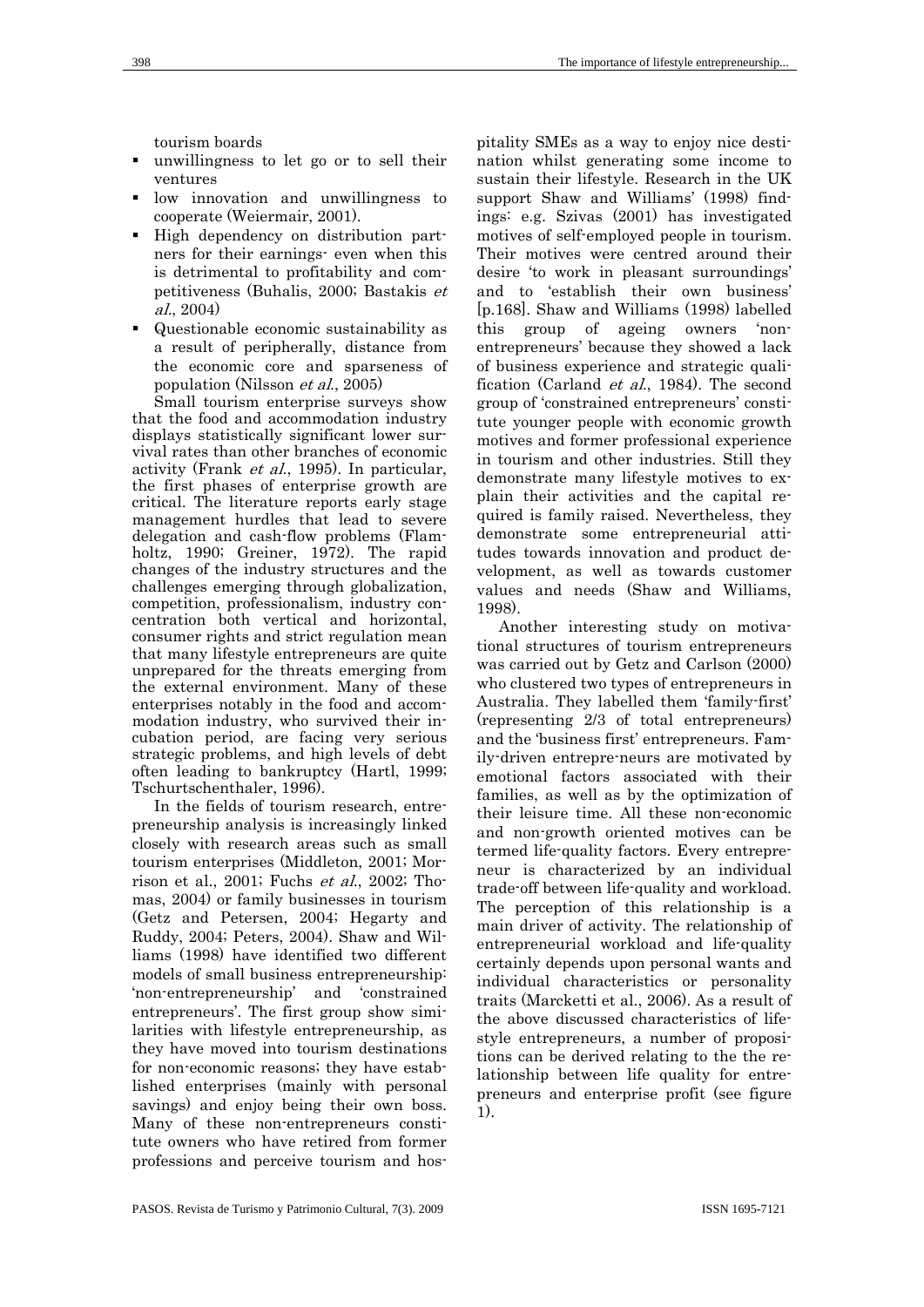

Figure 1. The trade-off between entrepreneurs' life quality and enterprise profile. Source: based on Peters and Frehse [2004]

The basic individual quality of life may decrease in the phase of establishing a new business. Leisure time is sinking; family needs cannot be easily addressed. Personal worries or financial risks lower the individual quality of life, which is determined by other than entrepreneurial factors (e.g. health, expectations, social status, values, etc.). At later stages, harvesting the seeds of the new venture, life quality for entrepreneurs rise again and meet the profit curve at the point B, where the profit cannot be heightened without lowering personal quality of life. But still BC marks the positive entrepreneurial effects on individual quality of life, which occur as a consequence of the new venture. A lifestyle entrepreneur normally hinders growth when he/she recognises that life quality is decreasing. A number of interesting observations can be made:

1. A critical phase of entrepreneurship is the time of the start-up. Research has shown that many individual barriers occur which can lower the quality of life (Shaver et al., 2001; Weiermair and Peters, 1998b). F1A marks the most critical phase of individual failure because the entrepreneur experiences decreasing quality of life and increasing workloads; i.e. the profit/workload ratio is very low. Afterwards, the entrepreneur recognises

an increase of both profit and quality of life and is motivated to reach point D.

- 2. Lifestyle entrepreneurs usually stop entrepreneurial activities at the time they recognize they have reached the maximum level of personal quality of life (B). If, due to time lags, lack of control mechanisms or market exit barriers, growth is continuing, entrepreneurs still face positive, but decreasing life quality effects of growth (BC).
- 3. It still remains unclear which variables constitute individual quality of life. However, there is a set of quality of life variables  $(F_2B)$  which is generated or enhanced by enterprise growth. It can be assumed that income, prestige, social reputation or similar variables fall into this category of life quality for entrepreneurs.
- 4. Lifestyle entrepreneurs do not trace the path BD. Only growth oriented or Schumpeterian entrepreneurs will follow profit maximisation.

The basic individual quality of life may decrease in the phase of establishing a new business. Leisure time is sinking; family needs cannot be easily addressed. Personal worries or financial risks lower the individual quality of life, which is determined by other than entrepreneurial factors (e.g. health, expectations, social status, values,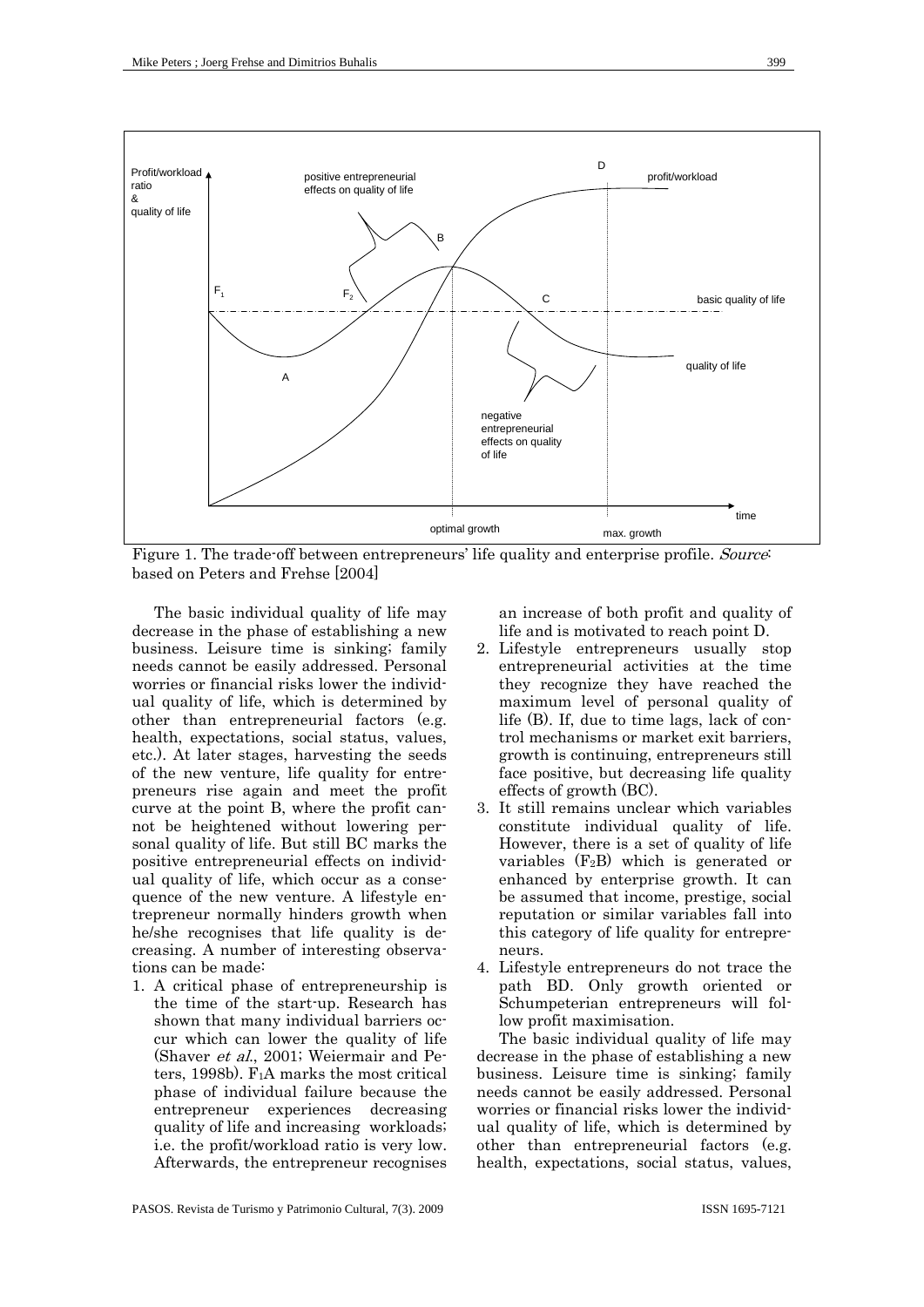etc.). At later stages, harvesting the seeds of the new venture, life quality for entrepreneurs rise again and meet the profit curve at the point B, where the profit cannot be heightened without lowering personal quality of life. But still BC marks the positive entrepreneurial effects on individual quality of life, which occur as a consequence of the new venture. A lifestyle entrepreneur normally hinders growth when he/she recognises that life quality is decreasing. A number of interesting observations can be made:

- 1. A critical phase of entrepreneurship is the time of the start-up. Research has shown that many individual barriers occur which can lower the quality of life (Shaver et al., 2001; Weiermair and Peters, 1998b). F1A marks the most critical phase of individual failure because the entrepreneur experiences decreasing quality of life and increasing workloads; i.e. the profit/workload ratio is very low. Afterwards, the entrepreneur recognises an increase of both profit and quality of life and is motivated to reach point D.
- 2. Lifestyle entrepreneurs usually stop entrepreneurial activities at the time they recognize they have reached the maximum level of personal quality of life (B). If, due to time lags, lack of control mechanisms or market exit barriers, growth is continuing, entrepreneurs still face positive, but decreasing life quality effects of growth (BC).
- 3. It still remains unclear which variables constitute individual quality of life. However, there is a set of quality of life variables  $(F_2B)$  which is generated or enhanced by enterprise growth. It can be assumed that income, prestige, social reputation or similar variables fall into this category of life quality for entrepreneurs.
- 4. Lifestyle entrepreneurs do not trace the path BD. Only growth oriented or Schumpeterian entrepreneurs will follow profit maximisation.

#### The contribution of lifestyle entrepreneurs

Despite the fact that lifestyle entrepreneurs do not follow economic motives, their contribution to economic welfare and customer satisfaction should not be underestimated (Weiermair and Peters, 1998a). In fact observing the tourism and leisure lifestyle entrepreneurs can enable other indus-

tries to learn transferable lessons. There are numerous reasons that underline the importance of lifestyle tourism/leisure entrepreneurs.

Lifestyle entrepreneurs often get involved in business because they are experienced consumers, who either make a profession out of their hobby or seek customer solutions in the respective leisure or tourism industry. As in their eyes markets do not provide optimal customer oriented solutions, they decide to do this on their own (Williams et al., 1989). Thus, many lifestyle entrepreneurs can be seen as lead users who can be important sources of product/service innovations (Herstatt et al., 2001). 'Real' entrepreneurs often develop fruitful co-operations with those nongrowth oriented entrepreneurs, who provide ideas or uncover customer problems but are not able or not willing to transform this capital into a growing enterprise.

Lifestyle entrepreneurs are not willing to put more effort into growth and do not want to sacrifice quality of life to profit maximisation. But in several cases, through governmental support in terms of tax reduction or enterprise support, additional enterprise growth could be achieved. However, many governmental support systems necessitate a high growth motivation of small business entrepreneurs (Nilsson et al., 2005). Thus, in most cases the financial support is allocated on the condition that enterprises commit to growth objectives, which in reality do not positively influence lifestyle entrepreneurs. Recognising the entrepreneurial realities and motivations as well as designing policy measures that address the quality of life balance is thus paramount for those incentives to be effective. Perhaps governments need to put their effort in developing networks at the destination level that enable entrepreneurs to share resources and achieve economies of scope, rather than drive for growth. Improving quality of life can motivate entrepreneurs further and assist them to develop their interest in business and competitiveness.

## Conclusion

The aim of the paper was to explore the concept of lifestyle entrepreneurship, using tourism as one of the most relevant industries to demonstrate its relevance. The paper demonstrated the relationship of the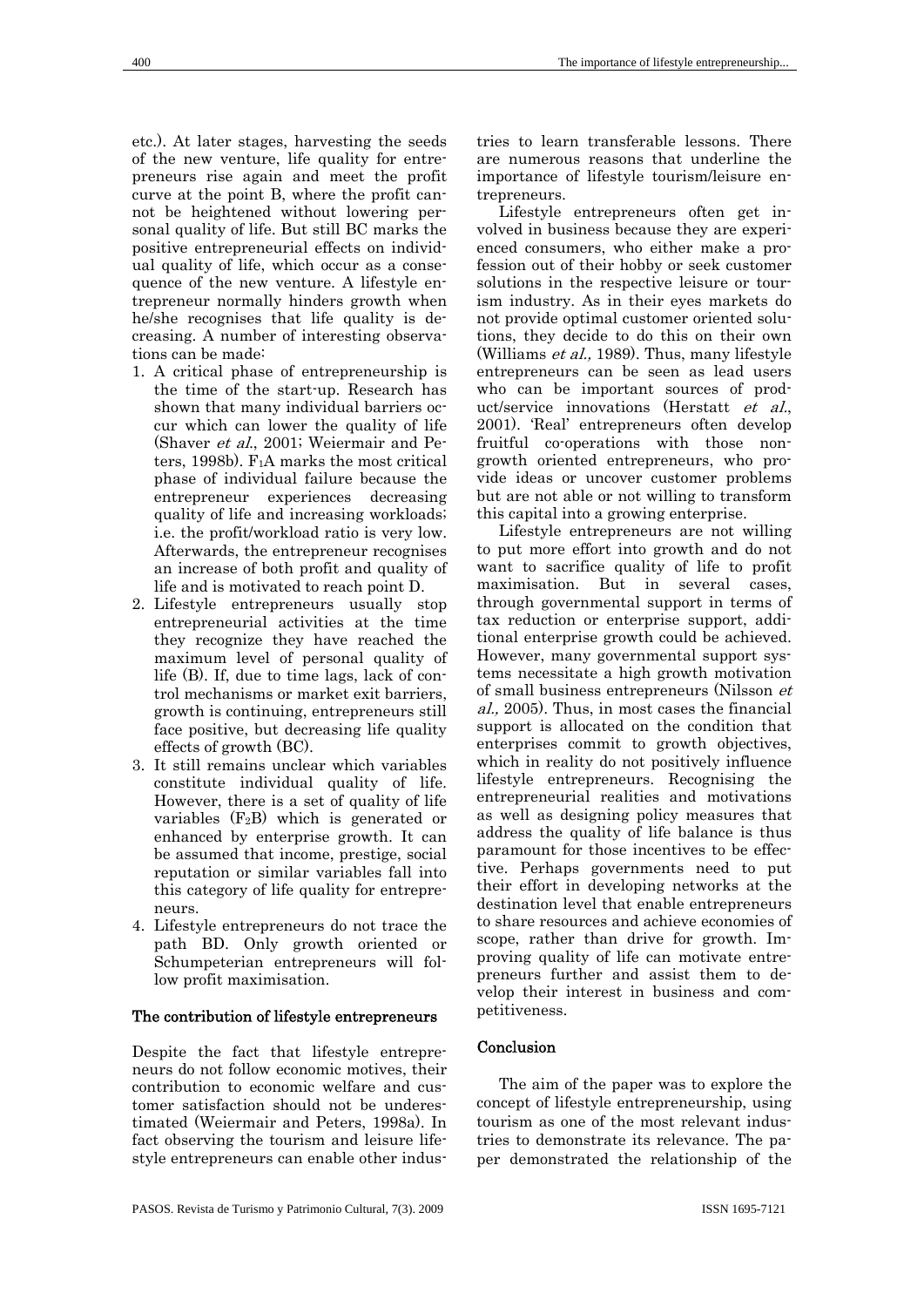activities of lifestyle entrepreneurs and their perception of individual life quality. In many tourism regions entrepreneurship is characterized by incremental innovation or relative low entrepreneurial intensity. Although lifestyle entrepreneurs do not force radical innovations, they often serve as typical lead-users who explore new leisure activities, become first-users and later on first movers in specific leisure industries. For example many people who run, diving or extreme sports centres are themselves involved in these activities and are keen to experience their hobby through their work. As human beings, consumers and producers change in terms of their value system, quality of time and leisure time maximization. Hence it is increasingly evident in the marketplace that the tourism industry attracts both classical Schumpeterian entrepreneurs as well as lifestyle entrepreneurs who operate according to the personal lifestyle. Instead of internal growth, with all its negative effects on the life quality, external growth through cooperation, clustering and/or strategic alliances should be incentivised to motivate entrepreneurs to reach D instead of B as demonstrated in Figure 1. Policy makers therefore need to provide a comprehensive framework that would support these processes, rather than encourage internal growth.

However, in phase  $F_1A$  many lifestyle entrepreneurs reconsider their efforts and withdraw from the market because they experience a steady decrease of quality of life. Here motivational support measures should include the provision of business advice and resources, whilst successful benchmarks may help entrepreneurs to overcome this critical phase. Potentially the development of regional clusters which pool together resources from several small businesses, development agencies and governmental organisations can assist governments at the national and regional level to support lifestyle entrepreneurs and to develop their collective competitiveness at the destination level.

There are several challenges for social sciences researchers. First it remains unclear how the quality of life for entrepreneurs can be measured as well as what is the basic individual life quality. Research

in the field of entrepreneurs' satisfaction with their profession is still missing but needed to assess individual life quality effects of new ventures. In the field of leisure and tourism co-operation and coopetition are extremely important, as only clusters and/or strategic alliances can support the production of the increasingly complex tourism services and products required by consumers. Entrepreneurs may also profit from inter-organisational knowhow transfer (Matlay, 2003) and the mechanics of such transfer need to be further explored. However the vast majority of the entrepreneurs are independent minded and have difficulty in participating in clusters or accepting external advice. This applies particularly to lifestyle entrepreneurs who are not profit motivated. Hence, an interesting research agenda is what measures and policies can support life quality for entrepreneurs and how cooperation and clustering can enhance the collective regional competitiveness.

#### References

Aldrich, H. E.

- 1990 "Using, an ecological perspective to study organizational founding Rates". Entrepreneurship: Theory and Practice, 14(3): 7–24.
- Alvarez, S. and Busenitz, L.
- 2001 "The entrepreneurship of resourcebased theory". Journal of Management, 27(6): 755-775.
- Ateljevic, I. and Doorne, S.

2000 "Staying with the Fence: Lifestyle Entrepreneurship in Tourism". Journal of Sustainable Tourism, 8(5) 378-392.

Barth, F.

- 2000 "Economic Spheres in Darfur", in Swedberg R. (Ed.), Entrepreneurship: A social science view, (pp. 139-160). New York: Oxford University Press.
- Bastakis, C. and Buhalis, D. and Butler, R.
- 2004 "The Impact of Tour Operator's power on small and medium sized tourism accommodation enterprises on the Mediterranean Islands". Tourism Management, 25(2):151-170.

Buhalis, D. and Main, H.

1998 International Journal of Contemporary Hospitality Management, Special Theme Issue: Small hotels: The peripheral tourist sector, 10(5): 198-202.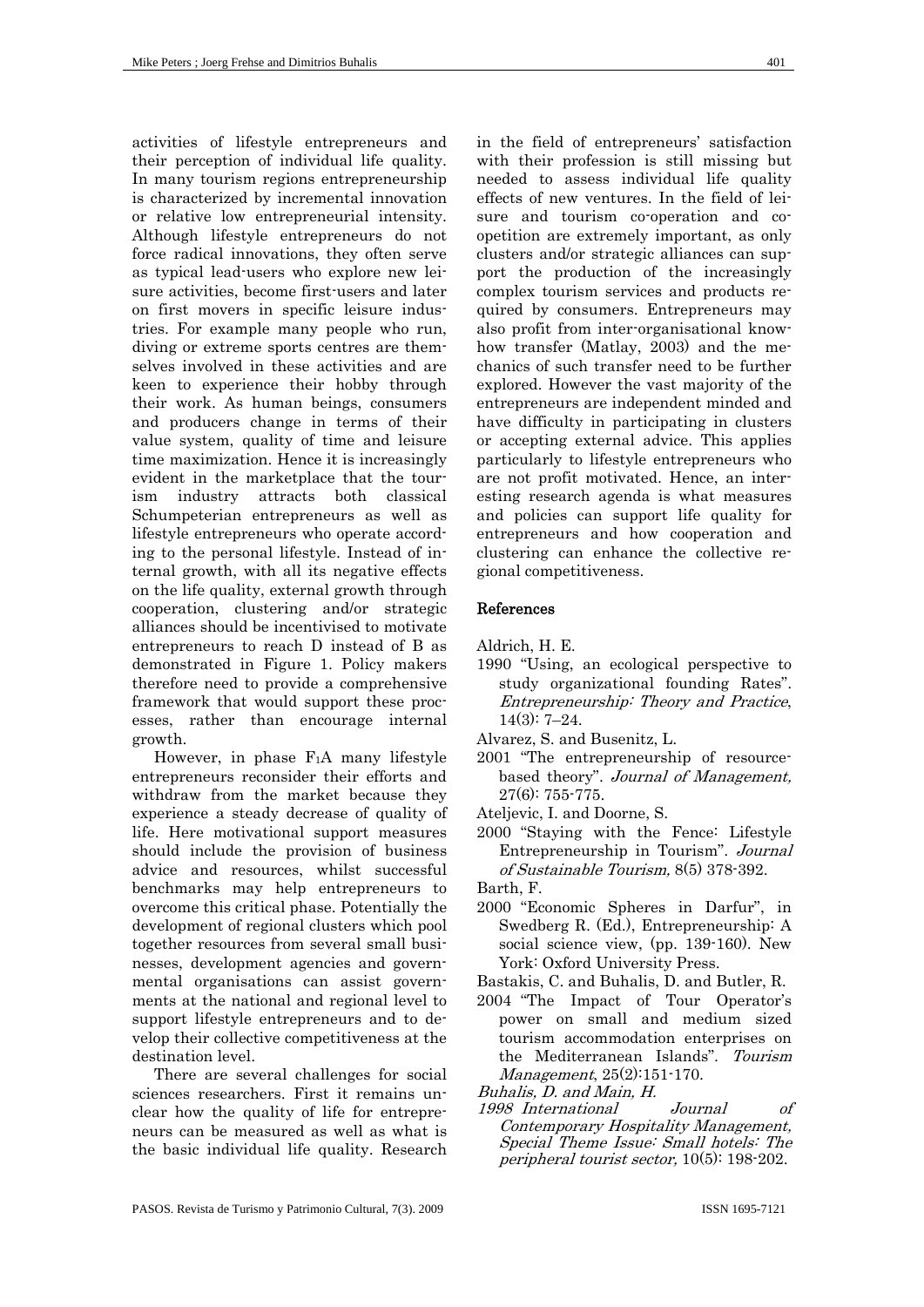Buhalis, D.

- 2000 "Marketing the competitive destination of the future". Tourism Management, 21(1): 97-116.
- Burns, P.
- 2001 Entrepreneurship and Small Business. Tavisstock and Rochdale: Palgrave, Macmillan.
- Cantillion, R.
- 1964 Essai Sur la Nature du Commerce en General. New York: August M. Kelly.
- Carland, J. W. and Hoy, F. and Boulton, W. R. and Carland, J. A. C.
- 1984 "Who is an entrepreneur? Is a question worth asking". American Journal of Small Business, 84 Spring: 33-39.
- Casson, M.
- 1982 The entrepreneur: an economic theory. Oxford: University Press.
- Casson, M.
- 2005 "Entrepreneurship and the theory of the firm". Journal of Economic Behavior and Organization 58(2): 327–348.
- Cyert, R.M. and March, J.G.
- 1963 A behavioural theory of the firm. New Jersey: Englewood Cliffs.
- Dollinger, M. J.
- 2003 Entrepreneurship: Strategies and Resources. Upper Saddle River: Prentice Hall.
- Flamholtz, E. G.
- 1990 Growing Pains. Oxford: Jossey-Bassimc.
- Frank, H. and Mugler, J. and Wanzenböck, H.
- 1995, "Entwicklungspfade geförderter Unternehmensgründungen - Beendigungsquoten und Wachstumsdynamik". Journal für Betriebswirtschaft, 45(1): 5- 20.
- Fuchs, M. and Peters, M. and Weiermair, K.
- 2002 "Entrepreneurial Culture-does education matter? A Tourism Case Study", in Vukonic, B. and Cavlek, N. (Eds.), Rethinking of Education and Training for Tourism (pp. 381-398). Graduate School of Economics and Business, Zagreb: University of Zagreb. Gartner, W. B.
- 1985 "A conceptual framework for describing the phenomenon of new venture creation". Academy of

Management Review, 10(4): 696-706.

- Gerschenkron, A.
- 2000 "The Modernization of Entrepreneurship", in Swedberg, R. (Ed.), Entrepreneurship: A social science view (pp. 129-138). New York: Oxford University Press.
- Getz, D. and Carlson, J.
- (2000) "Characteristics and goals of family and owner-operated businesses in rural tourism and hospitality sectors". Tourism Management, 2(1): 547-560.

- 2004 The family business in tourism and hospitalit. Wallingford: CABI Publishing.
- Getz, D. and Petersen, T.
- 2004 "Growth and profit-oriented entrepreneurship among family business owners in the tourism and hospitality industry". *International* Journal of Hospitality Management, 24(2): 219-242.

Gray, C.

- 2002 "Entrepreneurship, resistance to change and growth in small firms". Journal of Small Business and Enterprise Development, 9(1): 61-72.
- Greenfield, S. M. and Strickton, A.
- 1986 Entrepreneurship and Social Change. Lanham: University Press of America.
- Greiner, L. E.
- 1972 "Evolution and Revolution as Organisations Grow". Harvard Business *Review*,  $50(4)$ : 37-46.
- Hartl, F.
- 1999 "Die Finanzierung alpiner Destinationen", in Fuchs, M. and Peters, M. and Pikkemaat, B. and Reiger, E. (Eds.), Tourismus in den Alpen, (pp. 42-51). Innsbruck: Studia.

Hegarty, C. and Ruddy, J.

- 2004 "The Role of the Family in Entrepreneurial Development in Irish Rural Tourism". In Weber, S. and Tomljenovic, R. (Eds.), Reinventing a tourism destination: facing the challenge, (pp. 147-166). Zagreb: Institute for Tourism.
- Herstatt, C. and Lüthje, C. and Leitl, C.
- 2001 "Wie fortschrittliche Kunden zu Innovationen stimulieren". Harvard Business Manager, 24(1): 60-78.

Getz, D.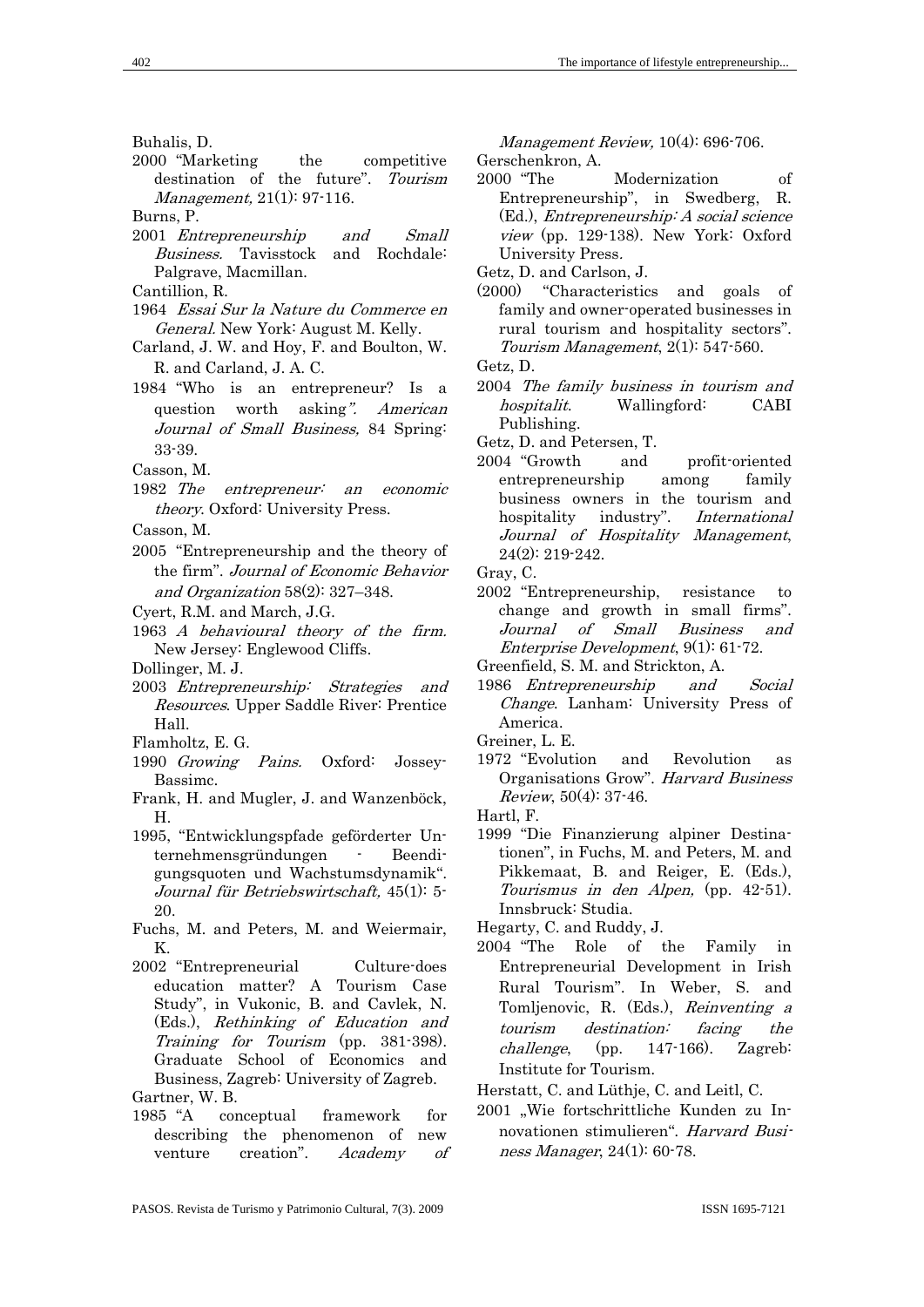Kirby, D.A.

- 2002 Entrepreneurship. Maidenhead: McGraw-Hill.
- Kirzner, I.M.
- 1973 Competition and Entrepreneurship. Chicago: University of Chicago Press.
- Knight, F.H.
- 1921 *Risk, uncertainty and profit*, Chicago, IL: University of Chicago Press.

Koh, K. Y.

1996 "The Tourism Entrepreneurial Process: A Conceptualization and Implications for Research and Development". The Tourist Review, 51(4): 24-41.

Komppula, R.

- 2004 "Sucess and Growth in Rural Tourism Micro-Businesses in Finland: Financial or Life-Style Objectives?" in Thomas, R. (Ed.), Small Firms in Tourism. International Perspectives (pp. 115-138), Amsterdam et al.: Elsevier Science.
- Lazear, E.P.
- 2005 "Entrepreneurship". Journal of Labor Economics 23 (4): 649–680.
- Leibenstein, H.
- 1966 "Allocative efficiency vs. Xefficiency". American Economic Review, 56: 392-415.

Leibenstein, H.

- 1968: "Entrepreneurship and Development". American Economic Review, 58: 72-83.
- Liefmann, R.
- 1897 Die Unternehmerverbände, ihr Wesen und ihre Bedeutung. Freiburg: unknown.

Low, M. B. and MacMillan, I. C.

- 1988 "Entrepreneurship: Past Research and Future Challenges". Journal of Management, 14(2): 39-161.
- Marcketti, S. B. and Niehm, L.S. and Fuloria, R.
- 2006 "An exploratory study of lifestyle entrepreneurship and its relationship to life quality". Family and Consumer Sciences Research Journal, 34(3): 241- 259.

Matlay, H.

2003 "Education, training and learning in SMEs: an international perspective". Education and Training, 45(8/9): 427- 429.

McClelland, D. C.

- 1961 The Achieving Society. Princton: Van Nostrand.
- Middleton, V.
- 2001 "The importance of micro-businesses in European tourism", in: Roberts, L.and Hall, D. (Eds), Rural Tourism and Recreation Principles to Practice (pp. 197–201). Wallingford, Oxon: CABI.

Miner, J. B.

1997 A psychological typology of successful entrepreneurs. Westport Conn. et al.: Quorum Books.

Mises, L. Von

- 1940 Nationalökonomie-Theorie des Handelns und Wirtschaftens, Genf Reprint: München 1980.
- Morris, M. H. and Lewis, P. S.
- 1995 "The determinants of entrepreneurial activity. Implications for marketing". European Journal of Marketing, 29(7): 31-48.

Morrison, A.

2006 "A Contextualisation of Entrepreneurship". International Journal of Entrepreneurial Behaviour and Research, 12(4): 192-209.

Morrison, A. and Thomas, R.

1999 "The future of small firms in the hospitality industry". *International* Journal of Contemporary Hospitality Management, 11(4): 148-154.

- Morrison, A. and Rimmington, M. and Williams, C.
- 1998 Entrepreneurship in the Hospitality, Tourism and Leisure Industries, Oxford: Butterworth-Heinemann.
- Morrison, A.J. and Baum. T. and Andrew, R.
- 2001 "The lifestyle economics of small tourism businesses". Journal of Travel and Tourism Research, 1(1-2): 16–25.

Mugler, J.

- 1998 Betriebswirtschaftslehre der Kleinund Mittelbetriebe, Band I. Wien, New York: Springer,
- Nilsson, P. Å. and Petersen, T and Wanhill, S
- 2005 "Public support for tourism SMEs in peripheral areas: The Arjeplog project, northern Sweden". The Service Industries Journal, 25(4): 579 – 599.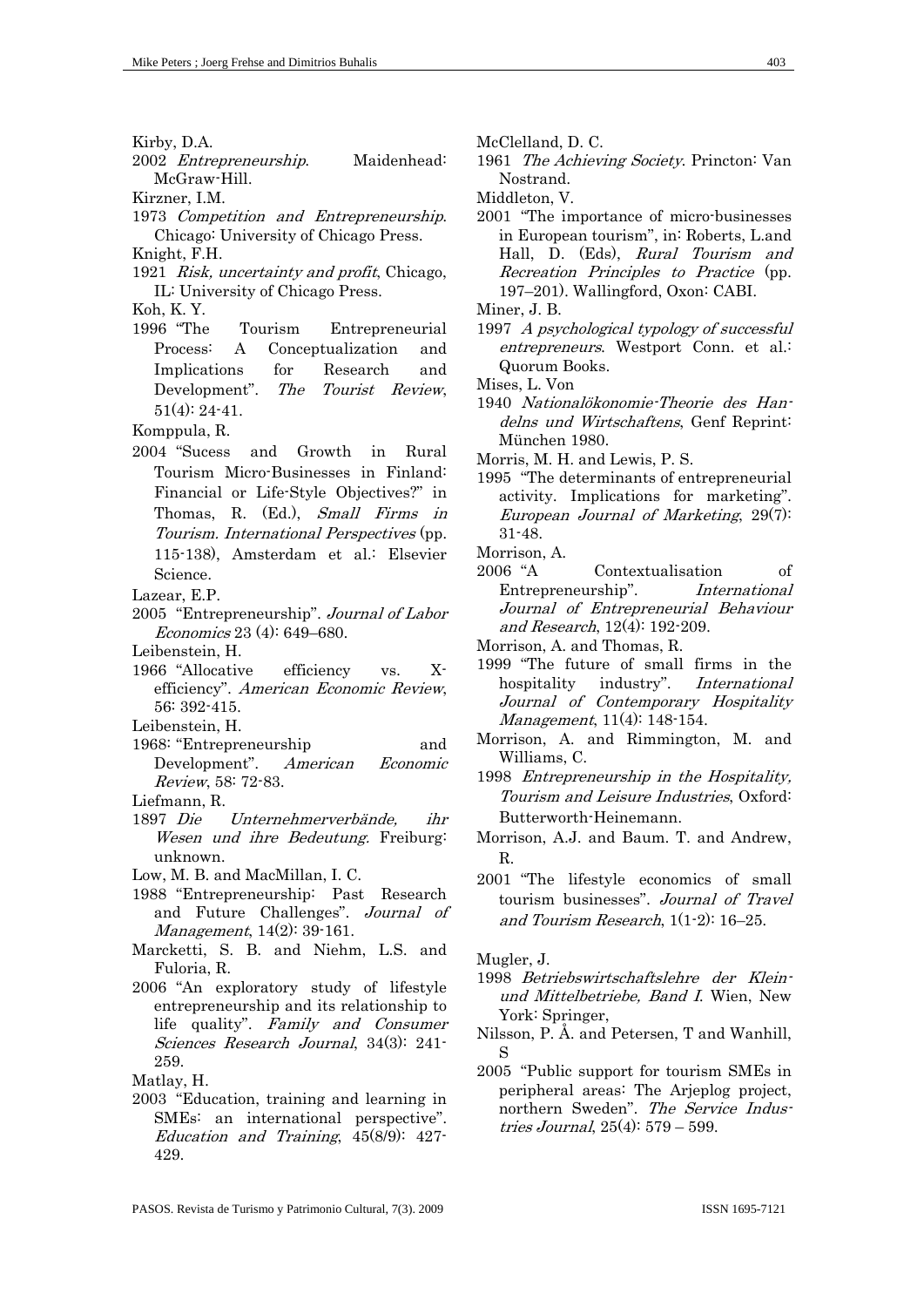Oberparleiter, K.

1930 Funktionen- und Risikenlehre des Warenverkehrs, 1st edition. Berlin (2nd edition: Funktionen und Risiken des Warenhandels, Vienna 1955)

1952 "Some Basic Problems in the Theory of the Firm", in: Haley, B., A Survey of Contemporary Economics (pp. 183-222). Illinois: American Economic Association.

Paraskevas, A. and Buhalis, D.

2002 "Information Communication Technologies decision-making: The ASP Outsourcing Model from the Small Hotel Owner/Manager Perspective". The Cornell Hotel Restaurant Administration Quarterly, 43(2): 27-39.

Peters, M. and Frehse, J.

2004 "The Importance of Lifestyle Entrepreneurship in the Tourism and Leisure Industry: Lessons from the Past and Implications for The Future". 2nd International Conference 'Leisure Futures 2004, 10.-11. November, Bolzano, Italy.

Peters, M. and Weiermair, K.

2001 "The Schumpeterian Entrepreneur and the Entrepreneurial Culture: Half a Century Later". In Orati, V. and Dahiya, S. B. (Eds.), Economic Theory in the Light of Schumpeter (pp.301-314). Spellbound, Rotak.

Peters, M.

2004 "Business Planning Behaviour in Tourism Family Enterprises". The Poznan University of Economics Review, 4(1): 74-86.

Sawyer, J. E.

- 1952 "Entrepreneurial Error and Economic Growth". Explorations in Entrepreneurial History, 4(1): 199-204. Schneider, D.
- 2001 "Der Unternehmer-eine Leerstelle in der Theorie der Unternehmung?" Zeitschrift für Betriebswirtschaft, 2001(1). (Special edition): 1-8.
- Schmitz, J.A.
- 1989 "Imitation, Entrepreneurship, and Long-Run Growth". The Journal of Political Economy, 97(3): 721-739.

Schumpeter, J. A.

(1934) The Theory of Economic Development. New York: Oxford Univ. Press.

- Shaver, K. G. and Gartner, W. B. and Crosby, E. and Bakalarova, K. and Gatewood, E. J.
- 2001 "Attributions About Entrepreneurship: A Framework and Process for Analyzing Reasons for Starting a Business", Entrepreneurship Theory and Practice, 26(2): 5-32.

Shaw, G. and Williams, A. M.

1990 "Tourism economic development and the role of entrepreneurial activity". In Cooper, C. P. (Ed.), Progress in Tourism, Recreation and Hospitality Management (pp.67-81). Vol. 2,. Bellhaven, London.

Shaw, G. and Williams, A. M.

1998 "Entrepreneurship, small business culture and tourism development". In Ioannides, D. and Debbage, K. G. (Eds.), The Economic Geography of the Tourist Industry (pp. 235-255). London: Routledge.

Shaw, G. and Williams, A. M.

2003 "Entrepreneurial cultures and small business enterprises in tourism", in Hall, M. and Lew, A. and Williams, A. (Eds.), Blackwells companion to tourism geography, (pp. unknown). Oxford: Blackwell.

Shaw, G. and Williams, A. M.

- 2004 "From Lifestyle Consumption to Lifestyle Production: Changing Patterns of Tourism Entrepreneurship", in Thomas, R. (Ed.), Small Firms in Tourism: International Perspectives, (pp.99-113). Amsterdam:.Elsevier.
- Singh, J., and Lumsden, C.
- 1990 "Theory and research in organizational ecology". Annual Review of Sociology, 16: 161–195.

Swedberg, R.

2000 Entrepreneurship: The social science view. New York: Oxford University Press.

Szivas, E.

2001 "Entrance into tourism entrepreneurship: A UK case study" Tourism and Hospitality Research, 3(2): 163-172.

Thomas, R. (Ed.)

2004 Small Firms in Tourism. Amsterdam: Elsevier

Thomas, R.

1998 The Management of Small Tourism and Hospitality Firms. London: Cassell.

Papandreou, A.